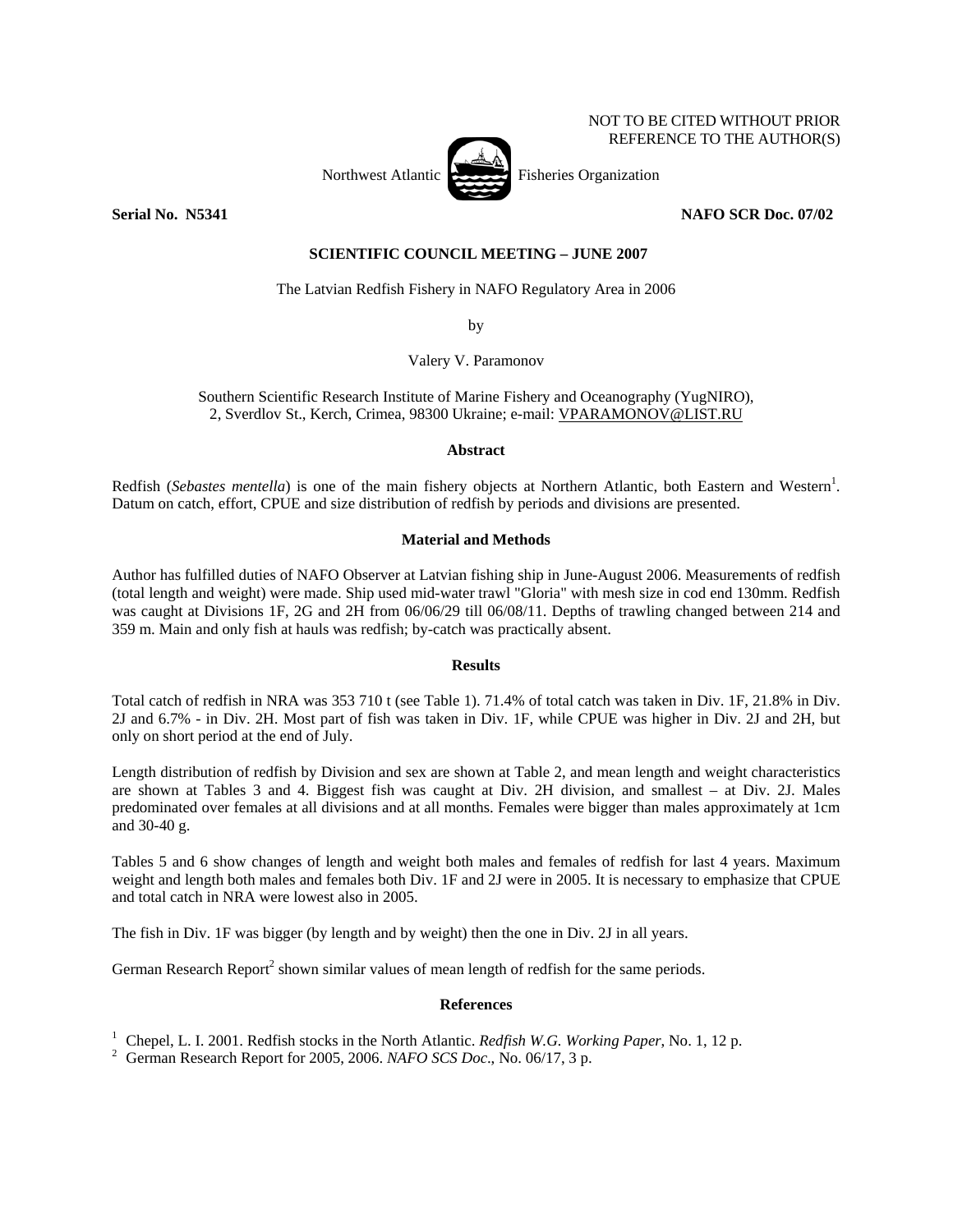| Division | Catch, kg | Fishing days | Fishing hours | CPUE, t/day | CPUE, kg/hour |
|----------|-----------|--------------|---------------|-------------|---------------|
|          | 252630    |              | 523.00        | 8.15        | 0.48          |
|          | 77280     |              | 10.17         | 12.88       | 0.70          |
| 2Н       | 23800     |              | 26,50         | 1.90        | 0.90          |
| Total    | 353710    | 39           | 659,67        | 9.07        | 0.54          |

Table 1. Catch, effort and CPUE of Latvian fishing vessel in NRA in 2006.

Table 2. Length distribution of redfish at percentage from sampled Latvian catch in NAFO Div. 1F, 2J and 2H in 2006.

| Length, cm                     | 1F     |        | 2J    |        | 2H    |        | Total  |        |
|--------------------------------|--------|--------|-------|--------|-------|--------|--------|--------|
|                                | Male   | Female | Male  | Female | Male  | Female | Male   | Female |
| 25                             |        | 0.14   |       |        |       |        |        | 0.11   |
| 26                             |        |        |       |        |       |        |        |        |
| 27                             |        |        | 1.41  |        |       |        | 0.16   |        |
| 28                             | 0.10   | 0.42   | 0.70  | 1.85   |       |        | 0.16   | 0.57   |
| 29                             | 0.29   | 0.97   | 0.70  | 3.70   |       |        | 0.33   | 1.26   |
| $\overline{30}$                | 0.97   | 0.83   | 0.70  | 5.56   |       | 2.17   | 0.90   | 1.49   |
| 31                             | 2.43   | 1.67   | 2.81  | 1.85   | 3.70  |        | 2.53   | 1.60   |
| 32                             | 3.01   | 3.47   | 4.93  | 6.48   | 1.85  | 4.35   | 3.18   | 3.89   |
| 33                             | 5.44   | 4.44   | 7.04  | 4.63   | 14.81 | 2.17   | 6.04   | 4.35   |
| 34                             | 10.39  | 10.56  | 11.27 | 9.26   | 11.11 | 15.22  | 10.52  | 10.64  |
| 35                             | 20.29  | 9.31   | 16.91 | 10.19  | 12.96 | 4.35   | 19.58  | 9.15   |
| 36                             | 23.88  | 13.06  | 23.95 | 6.48   | 20.38 | 6.52   | 23.73  | 11.90  |
| 37                             | 15.44  | 18.60  | 12.68 | 8.33   | 16.67 | 26.09  | 15.17  | 17.74  |
| $\overline{38}$                | 9.90   | 14.86  | 7.75  | 23.15  | 16.67 | 10.87  | 9.95   | 15.68  |
| $\overline{39}$                | 4.17   | 10.97  | 4.93  | 8.33   |       | 17.39  | 4.08   | 10.98  |
| 40                             | 2.62   | 7.78   | 3.52  | 6.48   | 1.85  | 8.70   | 2.69   | 7.67   |
| 41                             | 0.97   | 2.50   | 0.70  | 2.78   |       |        | 0.90   | 2.40   |
| 42                             | 0.10   | 0.42   |       | 0.93   |       |        | 0.08   | 0.46   |
| 43                             |        |        |       |        |       |        |        |        |
| 44                             |        |        |       |        |       |        |        |        |
| 45                             |        |        |       |        |       | 2.17   |        | 0.11   |
| No samples                     | 18     |        | 3     |        |       |        |        | 22     |
| No sampled                     | 1030   | 720    | 142   | 108    | 54    | 46     | 1226   | 874    |
| Total weight<br>of sampled, kg | 550430 | 407345 | 73400 | 58675  | 27870 | 26720  | 651700 | 492740 |

Table 3. Main length and weight characteristics of male of redfish in NRA in 2006.

| Month  | Division | Length of male, cm |         |           | Weight of male, g |         |
|--------|----------|--------------------|---------|-----------|-------------------|---------|
|        |          | Change             | Average | Bulk      | Change            | Average |
| June   | 1F       | $30-40$            | 35.75   | $36 - 38$ | 315-760           | 547,12  |
| July   | 1F       | 29-42              | 35.67   | $35 - 36$ | 265-885           | 531,40  |
| July   | 2J       | 27-41              | 35.44   | $35 - 36$ | 225-820           | 516,90  |
| July   | 2H       | $31 - 40$          | 35.57   | 36-38     | 325-715           | 516,11  |
| August | 1F       | 28-41              | 36,01   | 35-37     | 260-805           | 537,49  |